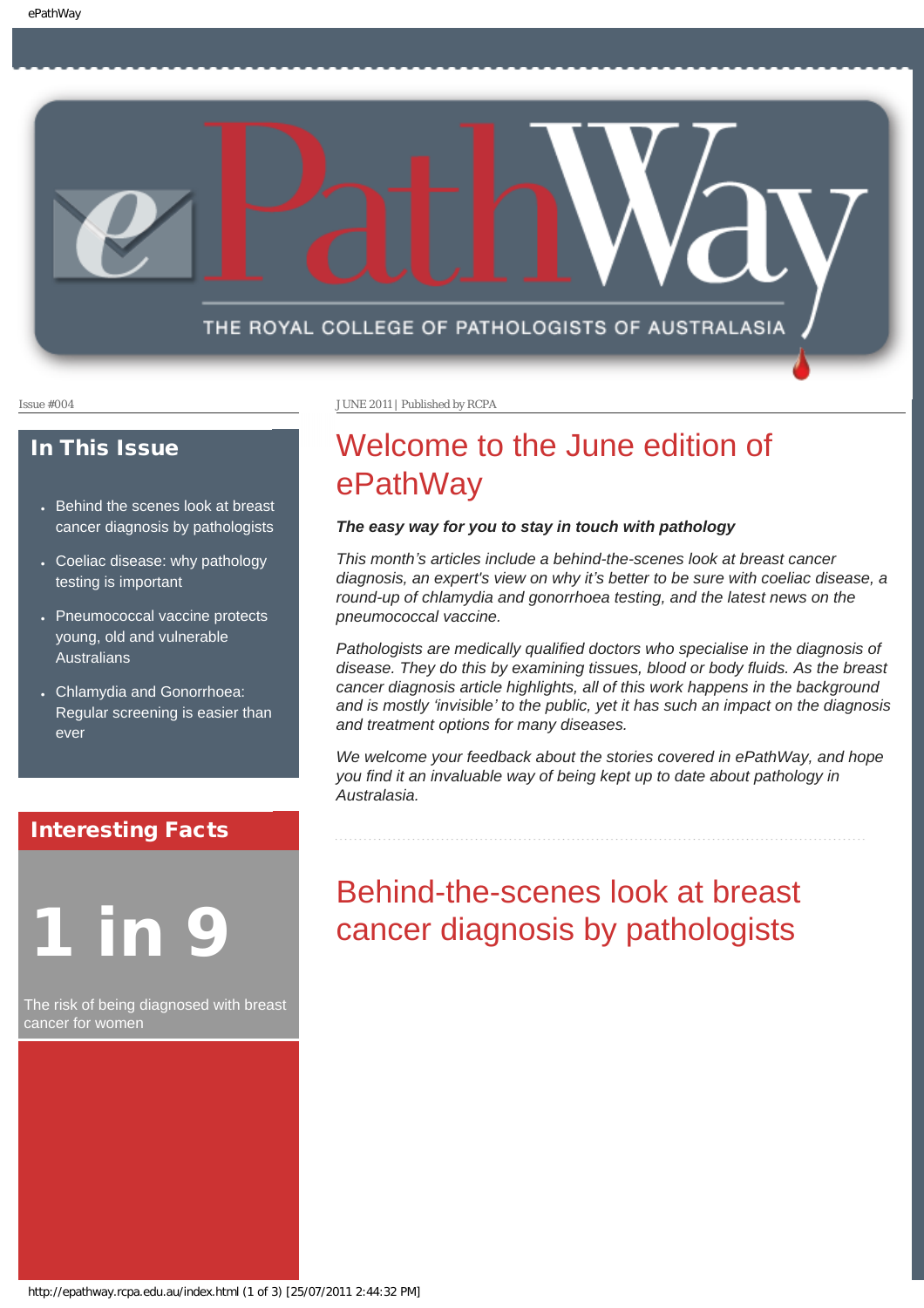ePathWay

# 1 in 767

The risk of being diagnosed with breast cancer for men

12,700

The average number of new cases of breast cancer diagnosed in Australia each year

# Important Message



has an important message for you. [Click to see the message!](http://epathway.rcpa.edu.au/notice.html)

# Suggest to a friend

Know someone who might be interested in this website? Why not [suggest the website](mailto:?Subject=I%20think%20you%20should%20read%20this%20Newsletter=
http://epathway.rcpa.edu.au/index.html) to them.

# Previous Editions

Did you miss something from last month? you can view our [previous](http://epathway.rcpa.edu.au/previous.html) [editions](http://epathway.rcpa.edu.au/previous.html) at any time.

# Subscribe Now!

Subscription is easy! Simply fill in our

http://epathway.rcpa.edu.au/index.html (2 of 3) [25/07/2011 2:44:32 PM]



One in nine Australian women will be diagnosed with breast cancer before the age of 85. Many cases are detected through the national breast-screening program, which involves having a mammogram, while other women notice a lump or change in their breast and consult their doctor. However they presented, the final diagnosis of breast cancer for all of these women will be made by a pathologist.

[read more »](#page-3-0)

# Coeliac disease: why pathology testing is important

While the explosion of gluten free food on supermarket shelves and café menus highlights an increasing awareness of coeliac disease, there is another side to this story. It's increasingly common for people to attribute their gastrointestinal symptoms to wheat and selfdiagnose coeliac disease, while many true coeliacs remain undiagnosed.



[read more »](#page-5-0)

# Pneumococcal vaccine protects young, old and vulnerable Australians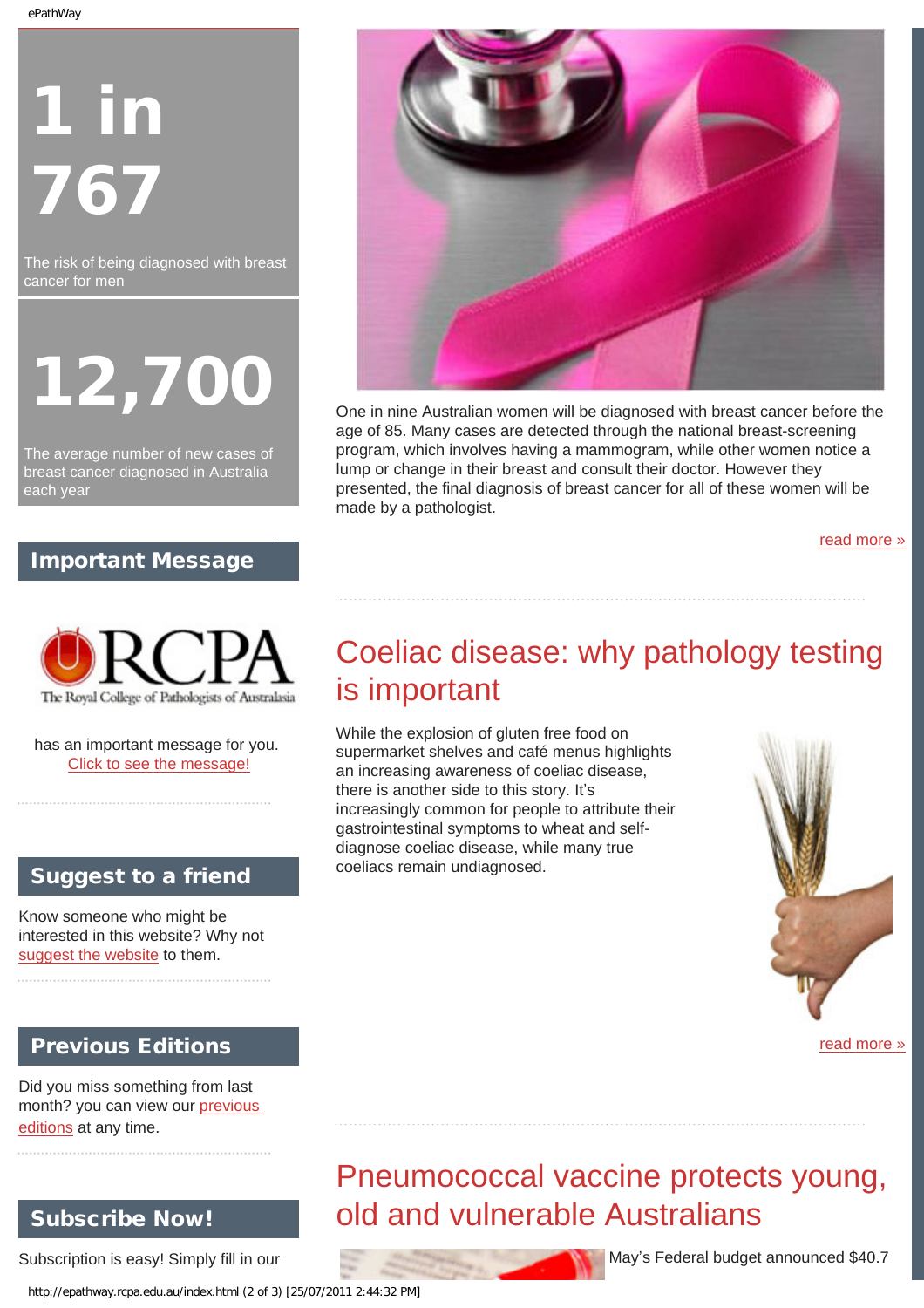

[subscription form.](http://epathway.rcpa.edu.au/subscription.html) The contract of the contract of the contract of the contract of the contract of the contract of the contract of the contract of the contract of the contract of the contract of the contract of the contrac program to protect children aged up to three years-old against more strains of pneumococcal disease than were offered Gramulation of the earlier childhood vaccine. This announcement followed government advice to doctors in April to suspend the second dose of a different type of

pneumococcal vaccine for the elderly due to an increased rate of adverse events. What does this all mean?

[read more »](#page-7-0)

# Chlamydia and Gonorrhoea: Regular screening is easier than ever

Chlamydia and gonorrhoea are 'delicate' subjects that don't make the cut as polite dinner conversation. But it's time to start talking because their incidence is rising, screening is simpler and less invasive than ever, and the long-term consequences of untreated infections can be very serious.



[read more »](#page-9-0)

## Copyright © 2011 The Royal College of Pathologists of Australasia

RCPA - Durham Hall - 207 Albion St Surry Hills NSW 2010 AUSTRALIA | (+61) 2 8356 5858 | [www.rcpa.edu.au](http://www.rcpa.edu.au/)

[Privacy Policy](http://www.rcpa.edu.au/Privacy.htm) | [Legal](http://www.rcpa.edu.au/Legal.htm) | [Disclaimer](http://www.rcpa.edu.au/Disclaimer.htm)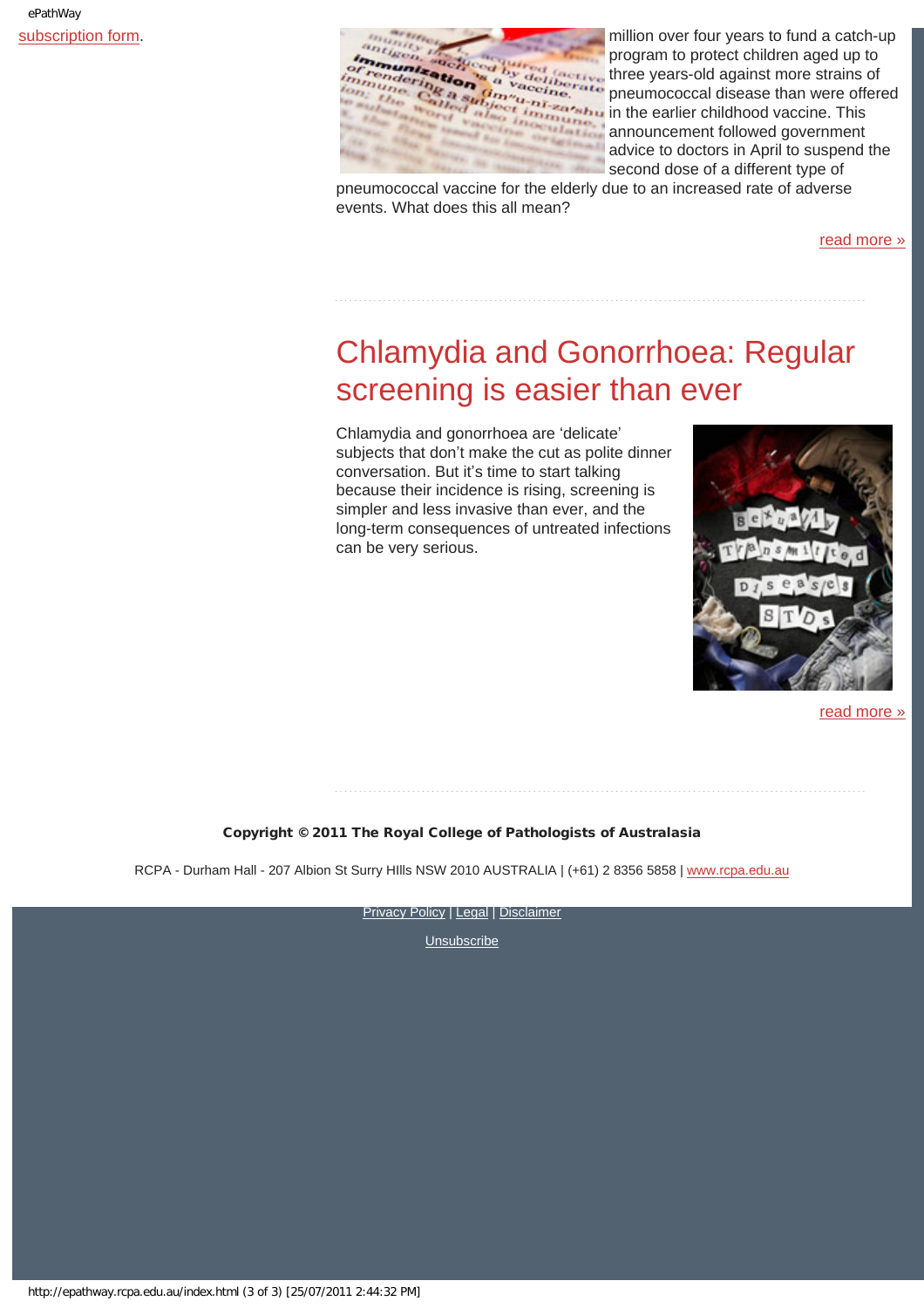<span id="page-3-0"></span>

# Behind-the-scenes look at breast cancer diagnosis by pathologists



One in nine Australian women will be diagnosed with breast cancer before the age of 85. Many cases are detected through the national breast-screening program, which involves having a mammogram, while other women notice a lump or change in their breast and consult their doctor. However they presented, the final diagnosis of breast cancer for all of these women will be made by a pathologist.

"Pathologists are involved in some way in the diagnosis of all cancer patients," says Professor Sunil Lakhani, State Director of Anatomical Pathology in Pathology Queensland with a special interest in breast cancer. "They provide the core data on which treatment options are based."

This core data includes the type of cancer, how big and aggressive it is and whether it has spread to other areas of the body. To make this diagnosis the pathologist needs some cells and tissue from the breast to examine on a slide under a microscope. These samples are usually collected through either a Fine Needle Aspirate (FNA) or a Needle Core Biopsy.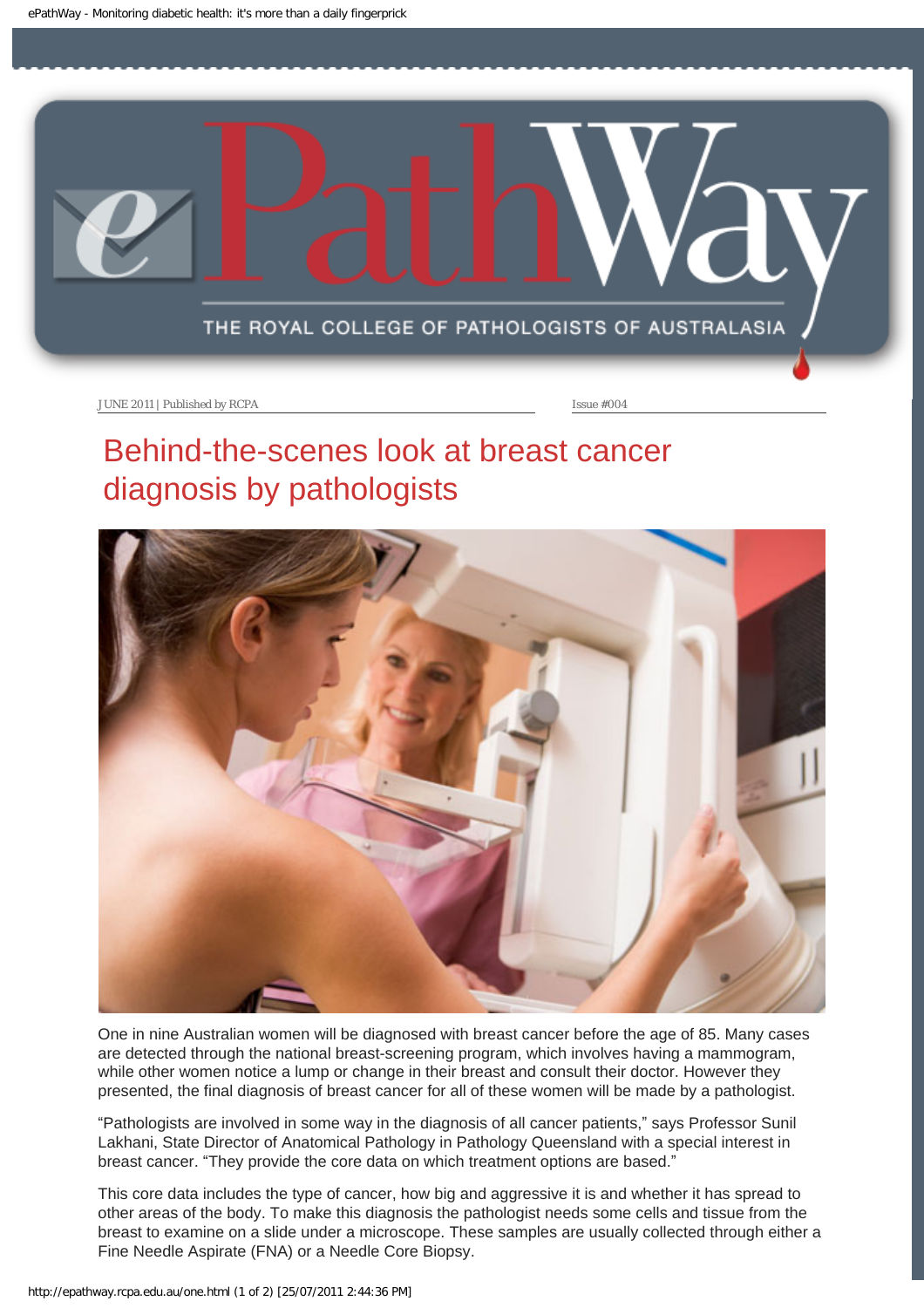"The FNA involves inserting a thin needle through the skin and into the breast to suck out some cells that can be put on to a slide and examined under a microscope," explains Professor Lakhani. "The examination takes expertise because the cells lose their orientation as to how they were arranged in the breast, so the pathologist has to interpret these cells out of their original context."

A Needle Core Biopsy involves taking a thin core of tissue from the breast. This is examined by cutting a paper-thin section and staining this with a special dye. The cells are still arranged as they were in the breast making interpretation of any abnormality a little easier. Having tissue also allows the pathologists to carry out additional tests on difficult cases.

"Once the cells or tissue have been examined the pathologist will send a report to the doctor providing the diagnosis. This may be benign (non-cancerous), indeterminate (difficult to assess the significance of what is seen) or cancerous," says Professor Lakhani. "If the findings are worrying or are definitely cancerous, the patient will then be referred to a surgeon."

If the surgeon decides to operate, the excised tissue from the breast is always sent to a pathologist. They check if the margins are clear of cancer cells to ensure the whole abnormality has been excised, and will also provide a number of important pieces of information that will help the breast cancer team plan further treatment.

If the mass is a cancer, the pathologist will record the 'type' of cancer (even in one organ like the breast, there are many types and it is not one disease), its 'grade' (which depends on how closely it resembles normal tissue from the same organ) and the 'stage' of the cancer (the size and whether or not it has spread to the lymph nodes).

"The surgeon may also remove one or more lymph nodes from the axilla which are also examined by a pathologist to determine if the cancer cells have spread to this area," explains Professor Lakhani. "If these nodes are involved there is an increased risk of spread to other parts of the body which will also affect the choice of further treatment. All of this information is reported back to the breast cancer team who then meet with the pathologist to discuss the future care of the patient."

Overall, pathologists provide data that informs the long-term outlook (prognosis) for women with breast cancer, and whether the tumour is likely to respond to certain therapies. Pathology reports also provide the roadmap that determines the best treatment. Examining tissues containing cancer, and reporting on them, requires many years of training and great expertise. And since pathologists undergo at least five years of specialist training after qualifying as doctors, and continue to develop expertise in different sub-specialty areas for many more years, you could say this process is in safe hands.

[Breast Cancer Pathology Fact File](http://www.rcpa.edu.au//static/File/Asset%20library/public%20documents/Publications/Fact%20Files/BreastCancerPathologyFactFile.PDF)

## [« Back to Home Page](#page-0-0)

## Copyright © 2011 The Royal College of Pathologists of Australasia

RCPA - Durham Hall - 207 Albion St Surry HIlls NSW 2010 AUSTRALIA | (+61) 2 8356 5858 | [www.rcpa.edu.au](http://www.rcpa.edu.au/)

[Privacy Policy](http://www.rcpa.edu.au/Privacy.htm) | [Legal](http://www.rcpa.edu.au/Legal.htm) | [Disclaimer](http://www.rcpa.edu.au/Disclaimer.htm)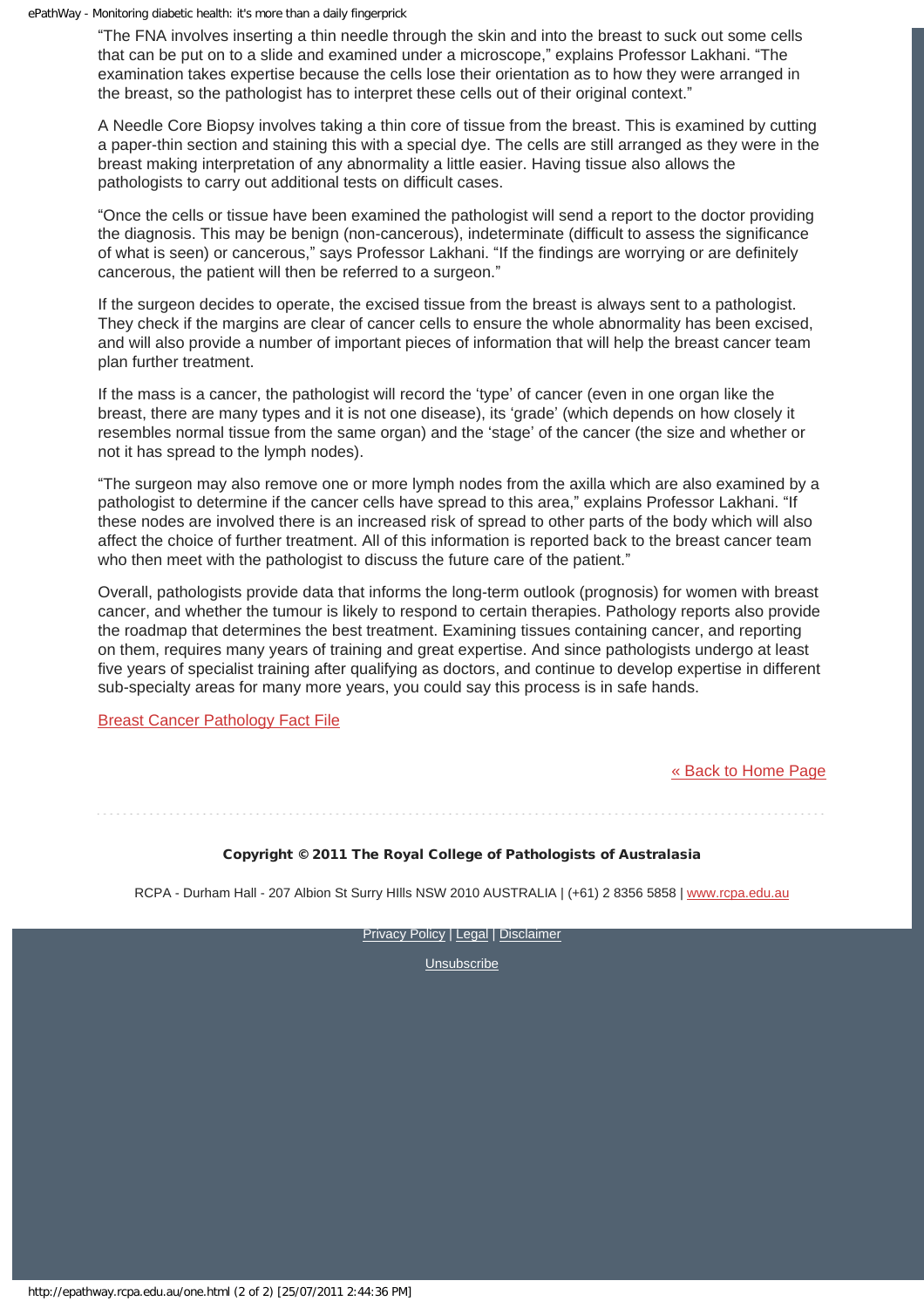<span id="page-5-0"></span>

# Coeliac disease: why pathology testing is important



While the explosion of gluten free food on supermarket shelves and café menus highlights an increasing awareness of coeliac disease, there is another side to this story. It's increasingly common for people to attribute their gastrointestinal symptoms to wheat and self-diagnose coeliac disease, while many true coeliacs remain undiagnosed.

"A lot of people think they are gluten sensitive when they are not," says Dr Ian Brown, Anatomical Pathologist at Envoi Pathology and the Royal Brisbane and Women's Hospital. "They often have Irritable Bowel Syndrome or other reasons for their symptoms, but they stop eating wheat products and probably do feel better because of it. But that doesn't mean they have coeliac disease which is an autoimmune disorder that affects about one percent of the population."

There is more to diagnosing coeliac disease than just feeling better from avoiding wheat products. While there may be obvious symptoms such as feelings of discomfort, diarrohoea, abdominal pain,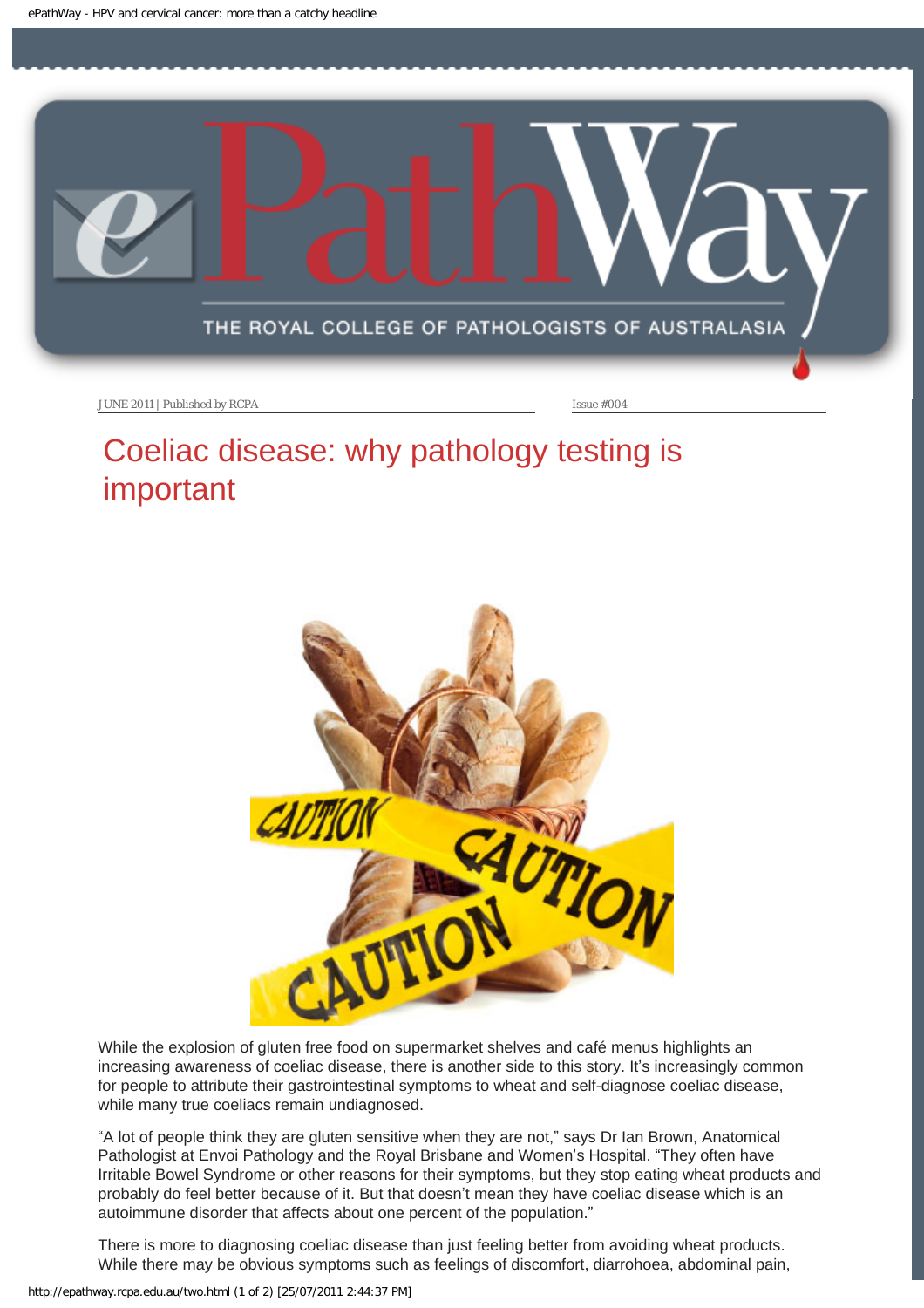bloating and (eventually) weight loss, there are also symptoms that require medical expertise to link them to coeliac disease.

"There may be neurological symptoms, osteoporosis at a young age, dermatitis, anaemia or iron deficiency," explains Dr Brown. "In fact, more people are now being picked up with atypical presentations and unusual manifestations than just gastrointestinal symptoms. This is why it is important to get a definitive diagnosis, and that happens through pathology tests."

Dr Brown says the gold standard test is a small bowel biopsy, while serology (blood) tests are also very accurate.

"In some cases we also need to look for a particular genetic marker," says Dr Brown. "But, most people have the serology and biopsy to confirm if they have coeliac disease, and about 20 percent of new diagnoses are in people over 60 years of age."

This brings us to the question of whether people are born with coeliac disease or simply develop a reaction to gluten at some point down the track. The answer is both, and once you do develop coeliac disease it's there for life.

"You need to have a genetic predisposition to coeliac disease and then an environmental influence to trigger it," explains Dr Brown. "This influence is not clearly defined at present, but it might be a bowel infection which lets gluten into a part of the bowel it would not normally get in to. This then sets up the immune reaction."

This immune reaction takes place in the small intestine because gluten contains big proteins that are not broken down in the stomach. It is also rich in a particular amino acid with an electro specific charge that binds very tightly to a surface receptor of special cells in the small intestine in people with a genetic predisposition to coeliac disease. This sets off an inflammatory reaction as the body reacts to this receptor-bound protein and calls in other cells to help with this process. This battle rages every time gluten is eaten.

Based on this reaction, avoiding gluten is obviously an essential part of controlling coeliac disease and a life-long dietary commitment. It therefore makes sense to have the required pathology tests to absolutely rule it in or out before such a commitment is made.

[« Back to Home Page](#page-0-0)

## Copyright © 2011 The Royal College of Pathologists of Australasia

RCPA - Durham Hall - 207 Albion St Surry Hills NSW 2010 AUSTRALIA | (+61) 2 8356 5858 | [www.rcpa.edu.au](http://www.rcpa.edu.au/)

[Privacy Policy](http://www.rcpa.edu.au/Privacy.htm) | [Legal](http://www.rcpa.edu.au/Legal.htm) | [Disclaimer](http://www.rcpa.edu.au/Disclaimer.htm)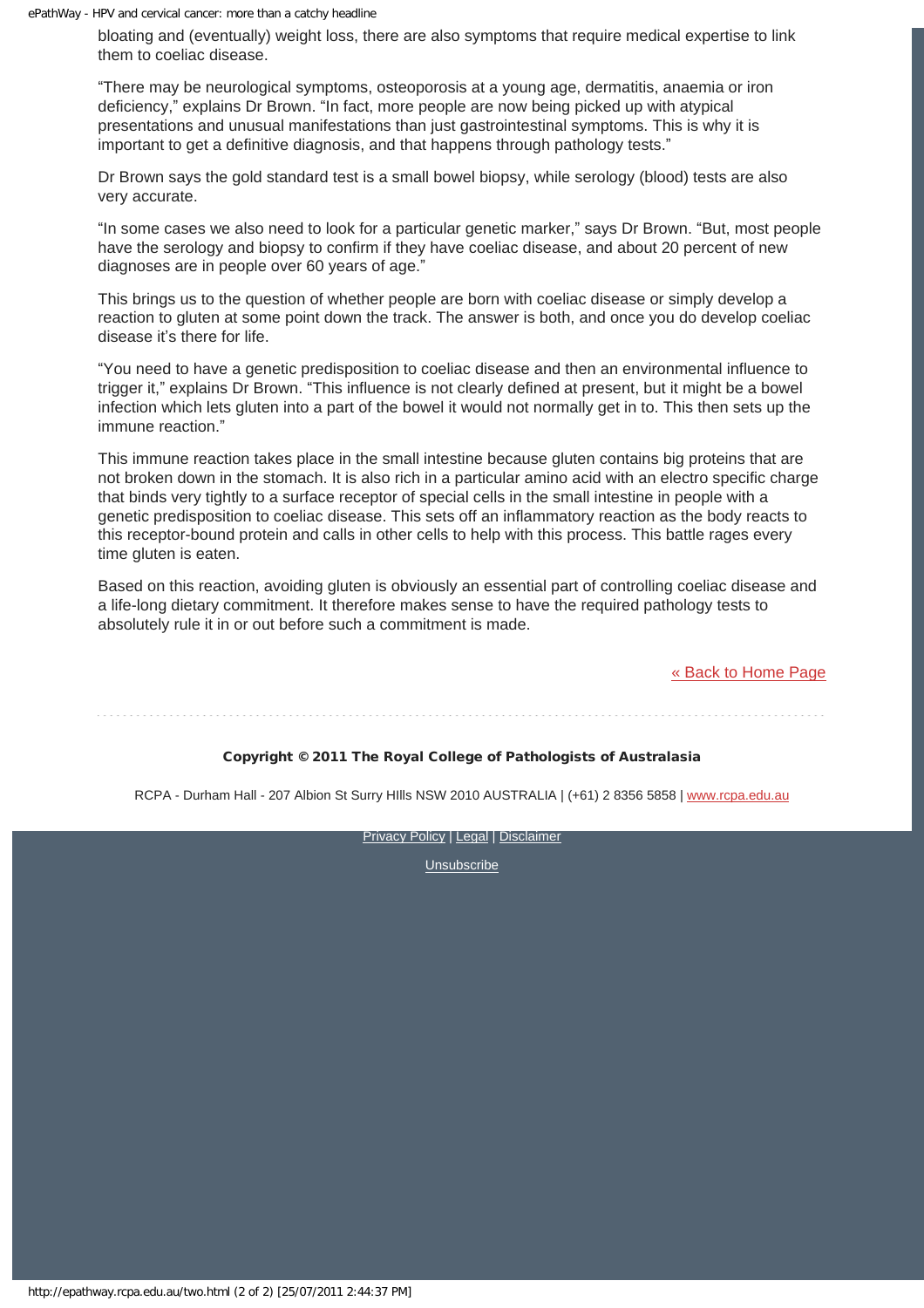<span id="page-7-0"></span>

# Pneumococcal vaccine protects young, old and vulnerable Australians



May's Federal budget announced \$40.7 million over four years to fund a catch-up program to protect children aged up to three years-old against more strains of pneumococcal disease than were offered in the earlier childhood vaccine. This announcement followed government advice to doctors in April to suspend the second dose of a different type of pneumococcal vaccine for the elderly due to an increased rate of adverse events. What does this all mean?

"Some of the serotypes not in the earlier vaccine for children have become more common and some of them are relatively antibiotic resistant," explains Professor Lyn Gilbert, Director of Public Health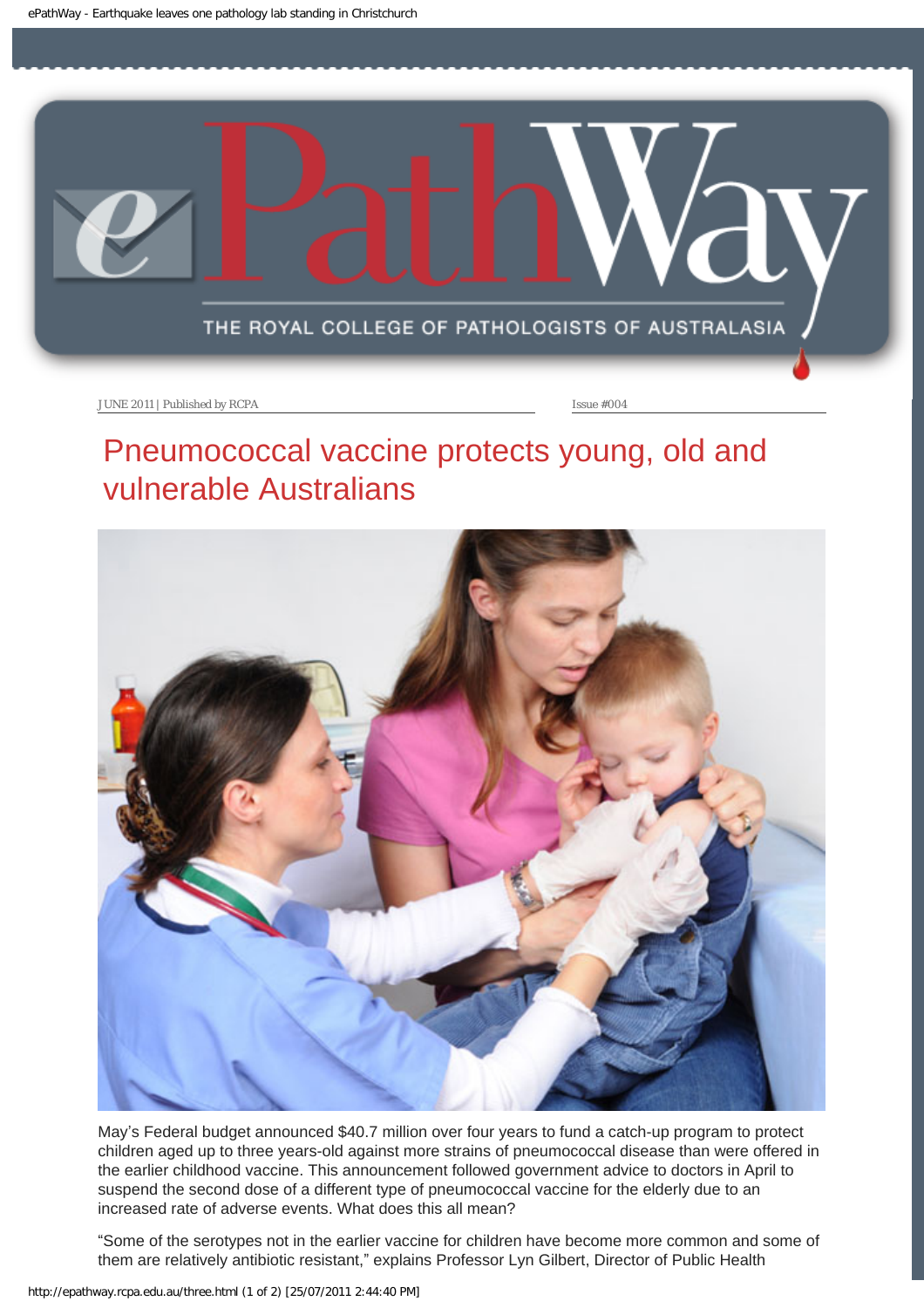Laboratory Research at the Centre for Infectious Diseases and Microbiology in Sydney. "The initial vaccine did cover the most common strains when it was first released in 2003, but pneumococcus is a very adaptable organism."

Professor Gilbert says the new vaccine, which is given to children at two, four and six months of age, has increased the number of strains it protects against from seven to 13.

"There has been an overall decrease in the rate of infections due to pneumococcus in young children but the proportion belonging to strains not covered by the earlier vaccine has increased," says Professor Gilbert. "Overall the number of cases of pneumococcus has dropped enormously, but we are now getting different strains and we hope this new vaccine will cut rates even further."

Pneumococcal disease refers to a range of illnesses that are caused by infection with the bacterium *Streptococcus pneumoniae*. Many young children carry this bacterium in their nose and throat and it can be transferred to other people through droplets of saliva or mucous when a 'carrier' spreads it by actions such as coughing, sneezing, sharing toys or kissing. When this happens it's usually only the elderly or people with weakened immune systems, or the very young, who then develop pneumococcal disease. It is also more prevalent in winter and spring.

"The number of cases is decreasing in children under five, and until the vaccine began to be used routinely in 2005 pneumococcus was the commonest cause of childhood meningitis," says Professor Gilbert. "Now it's very uncommon, which is great as it had a relatively high incidence of death and brain damage associated with it."

Professor Gilbert says there has been a positive flow-on effect of the childhood vaccination program for the elderly. She says the decreased rates of pneumococcus now seen in older people is partly due to the effectiveness of the childhood vaccine because the children are not passing it on to elderly people, such as grandparents, who they have close contact with. The elderly also have their own vaccine which has been available for many years.

Pneumovax 23 is recommended for people 65 years and over and for people with health issues such as respiratory or autoimmune diseases. It is also recommended for Aboriginal and Torres Strait Islander people from age 55. Only a limited number of doses of the vaccine are required, and they are normally given five years apart.

"This vaccine covers more strains than the one for children and was traditionally only given once, but it doesn't have the same responsiveness as the childhood vaccine so a second dose was recommended," says Professor Gilbert. "The recent report of an increase in local reactions means that the need for the second dose is being reassessed."

In the meantime, it's good to know these vaccines have had a positive impact on reducing the effects of pneumococcus now that winter has set in. Especially because the associated coughs and runny noses increase the risk of serious pneumococcal infection in those at risk, unless they are protected by vaccination.

[« Back to Home Page](#page-0-0)

## Copyright © 2011 The Royal College of Pathologists of Australasia

RCPA - Durham Hall - 207 Albion St Surry HIlls NSW 2010 AUSTRALIA | (+61) 2 8356 5858 | [www.rcpa.edu.au](http://www.rcpa.edu.au/)

**[Privacy Policy](http://www.rcpa.edu.au/Privacy.htm) | [Legal](http://www.rcpa.edu.au/Legal.htm) | [Disclaimer](http://www.rcpa.edu.au/Disclaimer.htm)**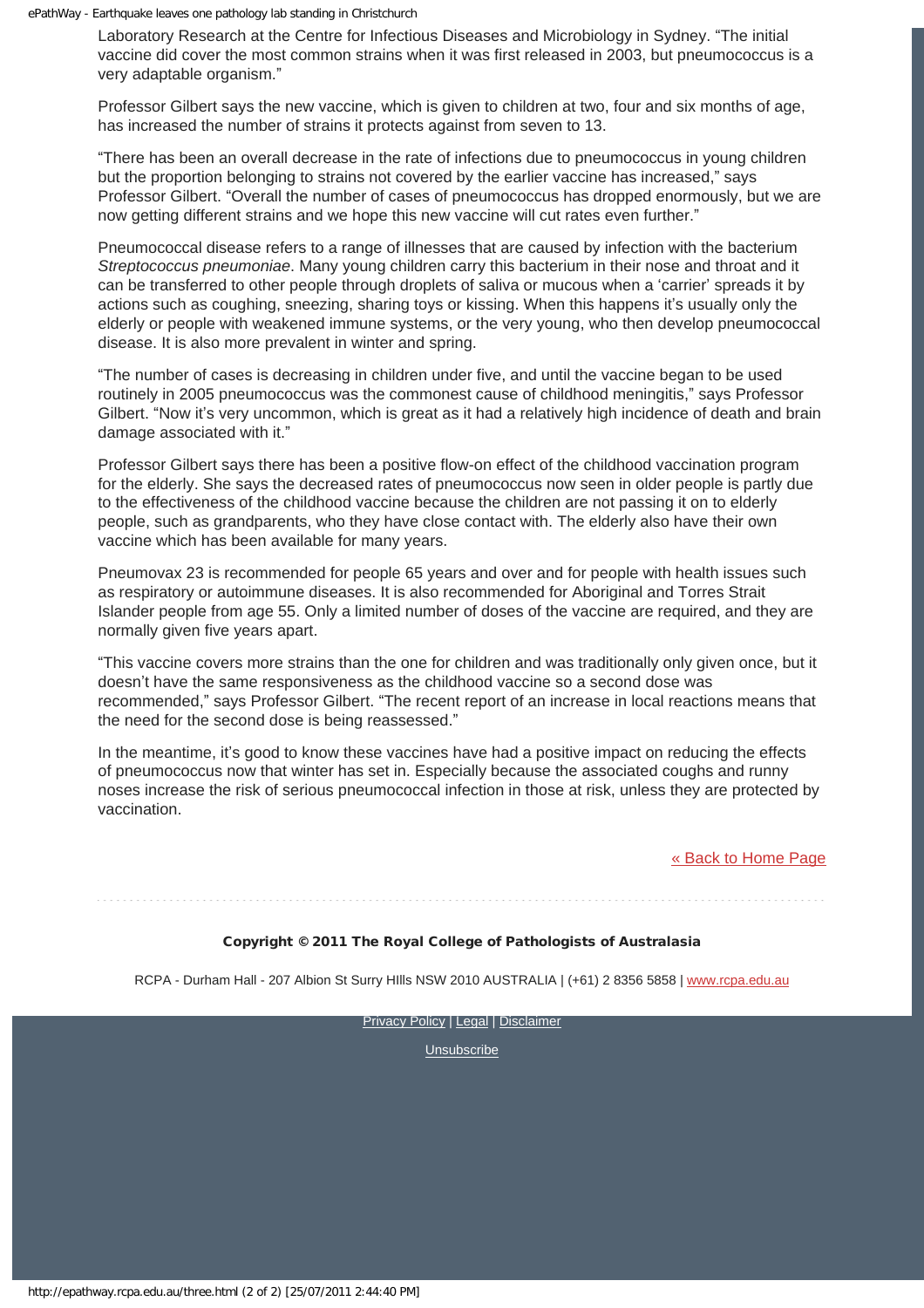<span id="page-9-0"></span>

# Chlamydia and Gonorrhoea: Regular screening is easier than ever



Chlamydia and gonorrhoea are 'delicate' subjects that don't make the cut as polite dinner conversation. But it's time to start talking because their incidence is rising, screening is simpler and less invasive than ever, and the long-term consequences of untreated infections can be very serious.

Reports of gonorrhoea continue to rise across Australia with more than 10,000 notifications in 2010 compared to around 8000 in the previous five years. The rates of chlamydia are approximately seven times those of gonorrhoea, and notifications are also increasing. And it's not a case of 'checking for symptoms' because there are often none until the infection becomes serious. That's why regular screening is important.

"The introduction of urine-based tests and self-collected vaginal swabs has increased the acceptance of STI screening among patients and providers since it allows for routine specimen collection without a pelvic examination or penile swab," says Dr Jenny Robson, microbiologist and physician at Sullivan